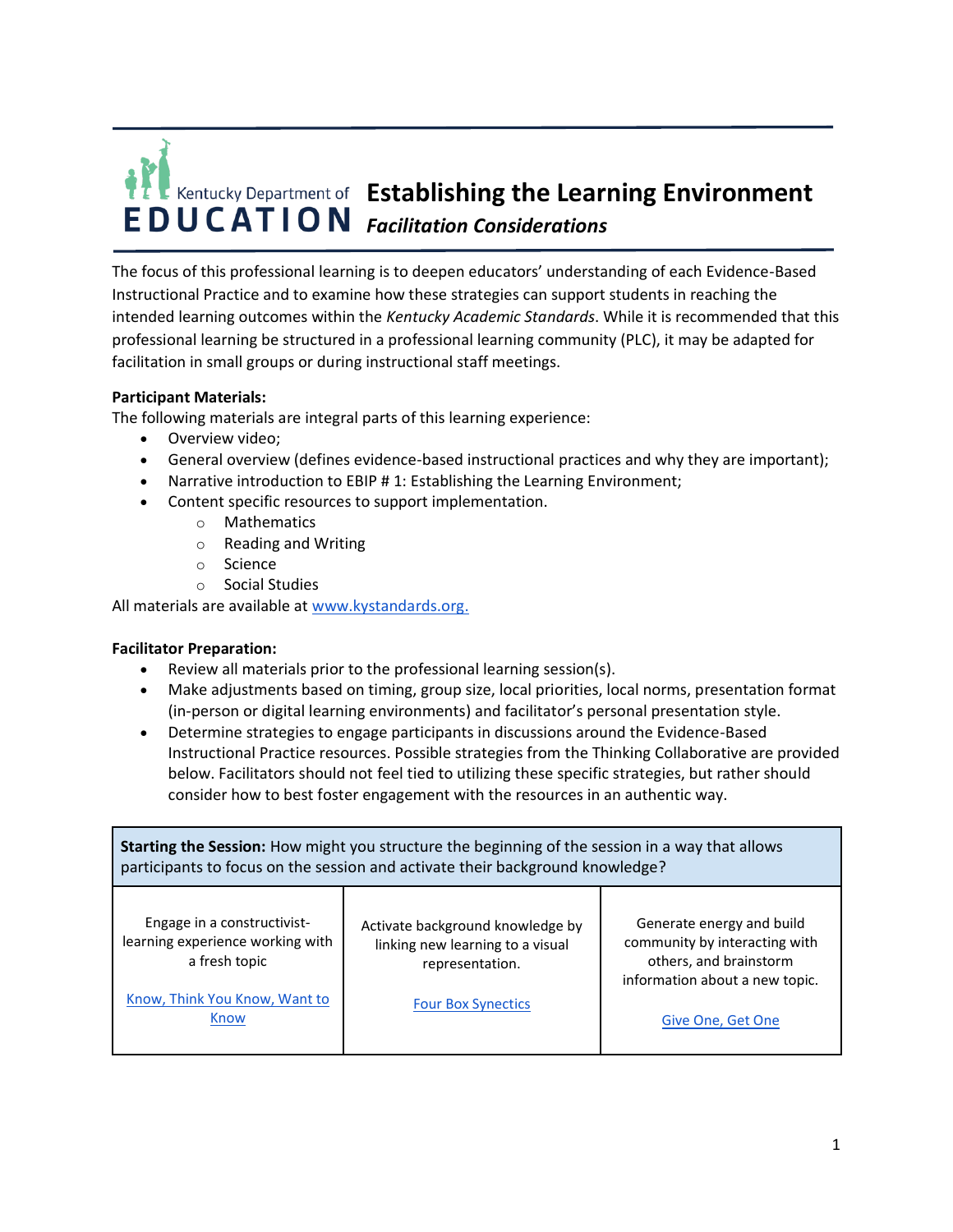| <b>Engaging in the Resources:</b> How might you structure opportunities for participants to engage with the<br>resources? For example, will there be time for participants to read and process information independently, or<br>will participants engage in the resources collectively? How will the whole group process the new information? |                                                                                             |                                                                                                                    |  |
|-----------------------------------------------------------------------------------------------------------------------------------------------------------------------------------------------------------------------------------------------------------------------------------------------------------------------------------------------|---------------------------------------------------------------------------------------------|--------------------------------------------------------------------------------------------------------------------|--|
| Select, interpret, explain,<br>synthesize text.<br><b>Text Rendering</b>                                                                                                                                                                                                                                                                      | Prime the pump for full group<br>conversation.<br>First Turn, Last Turn                     | Acquire, summarize and communicate<br>information collaboratively.<br>Jigsaw Carousel                              |  |
| Engage in a constructivist-learning<br>experience working with a fresh<br>topic<br>Know, Think You Know, Want to<br>Know                                                                                                                                                                                                                      | Deepen understanding of<br>concepts through a structured<br>dialogue.<br>Delve and Dialogue | Select and interpret information as it<br>relates to individuals and the whole<br>group.<br><b>Focused Reading</b> |  |

**Closing the Session:** How might you structure opportunities for participants to prioritize "next steps" moving forward? How will participants reflect throughout each session? Is there a common idea of "next steps" or is each individual proceeding independently? Is more time needed in the future for additional learning around this topic or to explore related ideas?

Clarify the what, why and how of next steps

Interdependently synthesize information.

Members reflect on content and connect to their own work.

Content Check

 $5 - 3 - 1$ 

**Stoplight** 

## **Possible Educator Self Reflection Questions:**

Below is a list of possible reflection questions facilitators may use to help participants process their learning and begin to think about next steps. These questions may be used to stop and reflect throughout or at the end of the session. Facilitators do not have to use all reflection questions, may allow for participant choice, or may choose those questions that best meet the needs of the group and the local context.

Questions for teacher self-reflection related to **brain research and emotional learning:**

- Why is it important to establish a classroom environment in which students feel safe to take risks as they engage with the content using the discipline-specific practices?
- What steps am I currently taking to engage in the discipline-specific practices as they learn the associated content?
- How might examining the Breaking Down a Standard Protocol and the *Kentucky Academic Standards* benefit me or my team to help improve the learning climate in my classroom?
- Have I (or my team/PLC) reflected on common preconceptions, misconceptions and challenges/confusions that might arise for my students?